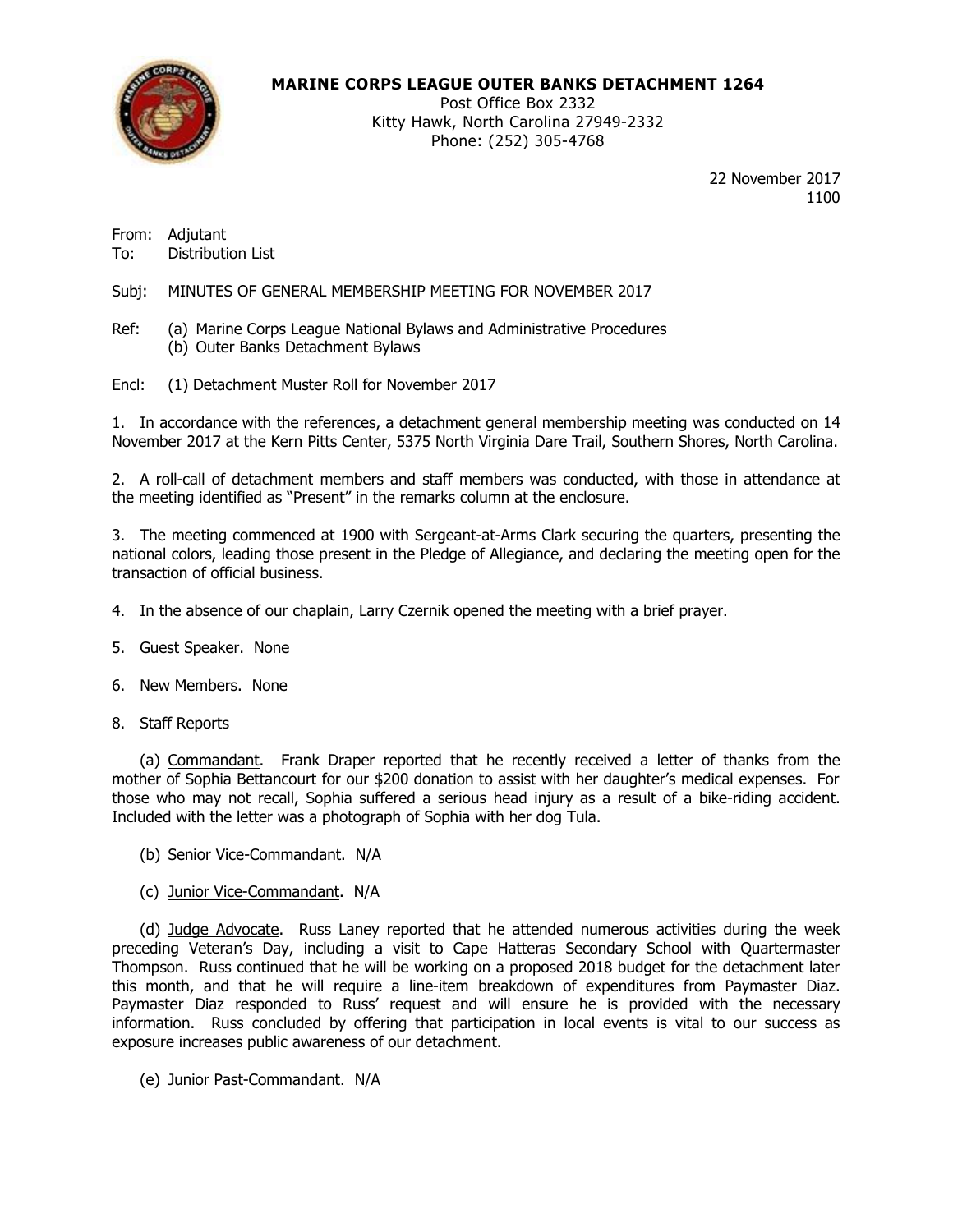#### Subj: MINUTES OF GENERAL MEMBERSHIP MEETING FOR NOVEMBER 2017

(f) Adjutant. Robert Yanacek reported that we have 45 members on the rolls at this time, however only 13 of these are current in their dues. In coordination with Paymaster Diaz, Robert will be sending out an e-mail notification this month to encourage those in a delinquent status to continue their membership and bring their dues up-to-date. Paymaster Diaz interjected his thoughts on the term "delinquent," pointing out that term is a bit harsh as most of those in that status are unaware since the National Headquarters ceased sending out renewal notices. Robert concurred with Paymaster Diaz's thoughts, adding that he now has an accurate listing of members needing to bring their dues up-to-date. Concluding, Robert reported that we have had two of our younger members move out of our area to seek better employment opportunities, and one member who has submitted his request to be placed into a Member-at-Large status.

### (g) Chaplain. N/A

(h) Paymaster. Jorge Diaz provided a detailed report of the income and expenditures since our last meeting as well as the detachment's current account balance. During the past month, two members have brought their yearly dues up-to-date, and the only noted expense being \$11.76 in postage. The report was examined and found to be correct.

### (i) Quartermaster. None

(i) Sergeant-at-Arms. Craig Clark reported that he attended the Veteran's Day ceremony in Nags Head. As he was the only detachment member present at the Nags Head ceremony, Commandant Draper added to Craig's report by indicating that he participated in the ceremony in Southern Shores and inquired as to whether any other members participated in the ceremonies of other communities. Judge Advocate Laney stated that both he and Craig also participated at the ceremony in Kill Devil Hills, while Adjutant Yanacek reported his participation in the ceremony at Walmart in Kitty Hawk.

(k) Toys for Tots Liaison. Larry Czernik reported that the 2017 Toys for Tots effort is well underway. As we have assumed the responsibility for Currituck County and Ocracoke, in addition to Dare County, the program has increased by 400 more children over last year. Larry indicated that the program currently had \$7,100 to use for the purchase of toys. That amount, at \$20 per child, equates to enough toys at this point for only a total of 355 children. Accordingly, Larry requested that perhaps the detachment would consider increasing its donation in light of the increased need. Continuing, Larry reported the detachment member Steve Gillis personally raised \$3,600 for the program through his participation in a "womanless beauty pageant" sponsored by Kelly's Restaurant. Further efforts include the Kitty Hawk Police and Fire Departments, and Dare County Emergency Medical Team conducting a "stuff the ambulance" event at the Kitty Hawk Walmart on Friday, 24 November and the Cape Hatteras Secondary School baseball team using funds they generated from a raffle to perform toy shopping at the Kitty Hawk Walmart on Saturday, 2 December. Any member desiring to assist in any of these events is encouraged to contact Larry for further information.

#### 9. Old Business

- (a) Awards Presentation. None
- (b) Recruiting and Retention. None

(c) Grants and Donations. Adjutant Yanacek reported that he submitted his record of volunteer hours to the Walmart Foundation's "Volunteerism Always Pays" grant program for the third quarter of 2017. This request was approved during the latter half October and payment has been received and deposited by Paymaster Diaz.

(d) Sickbay. Commandant Draper reported the Junior Vice-Commandant Keating was once again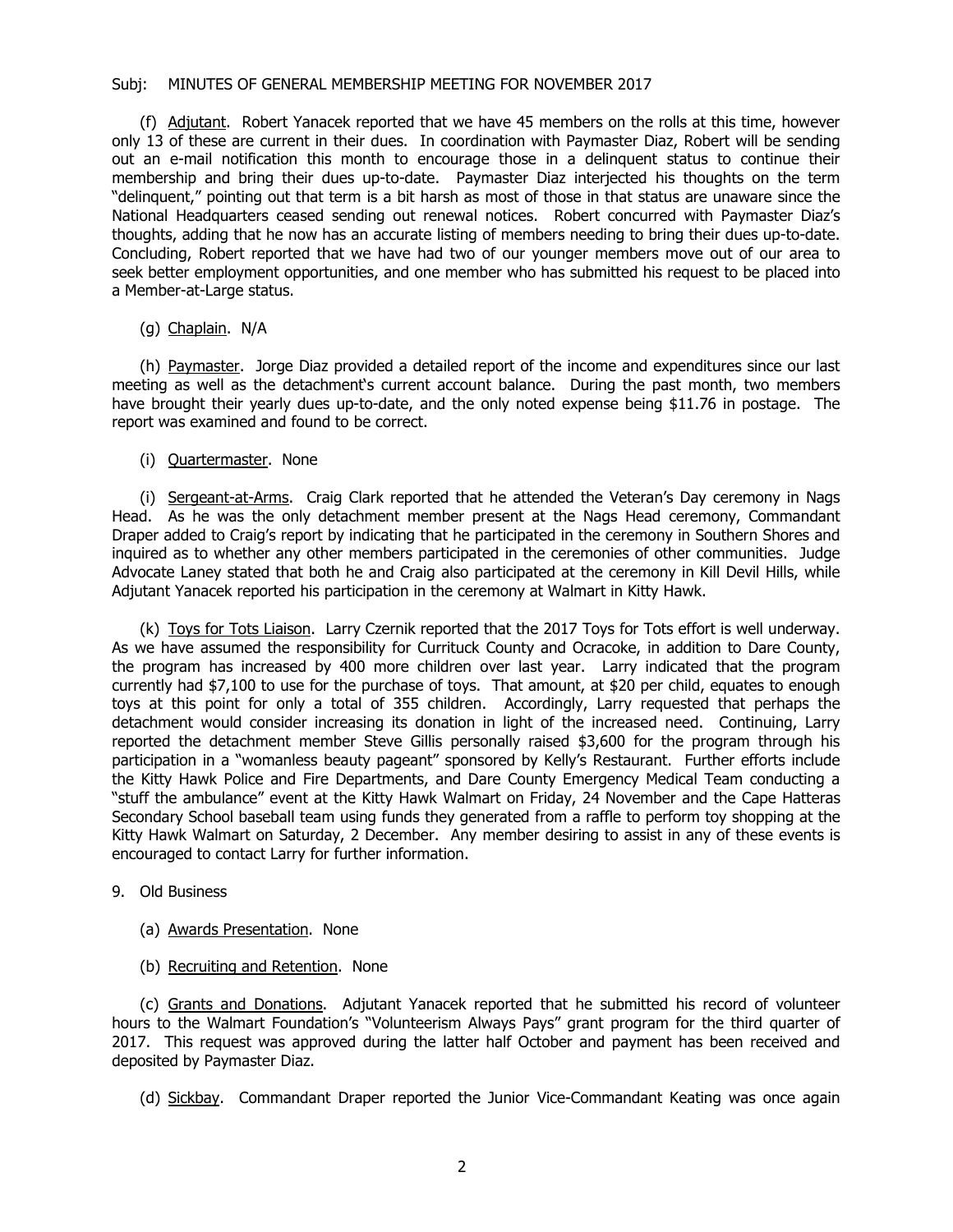unable to attend this evening's meeting due to illness. In addition, Adjutant Yanacek reported that member Jack Figura has completed his chemotherapy. Please keep these Marines in your thoughts and prayers.

- (e) Marine in Need. None
- (f) Website and Marketing. None

(g) Social Activity. Adjutant Yanacek reported that on 7 November, nine members and one guest met for the free breakfast social offered to veterans at the Jolly Roger restaurant in Kill Devil Hills. Robert added that everyone in attendance enjoyed both the food and company. Next month's breakfast social will be on 5 December 2017 at 0900. All hands are invited and encouraged to attend.

(h) 2017 Fall Belk Charity Sale. Commandant Draper reported that the 2017 Fall Belk Charity Sale was completed earlier this month. The detachment raised \$1,751.69 and expects to receive an additional amount of \$100 to \$200 for participation at the Charity Sale event on 4 November. Adding to his report, Adjutant Yanacek pointed out that this particular event resulted in the second-best effort in terms of raising funds since the detachment began participating in 2011. Commandant Draper concluded by expressing his thanks to the eleven members who participated in making this effort successful. Those members were: Craig Clark; Frank Draper; Dan Hudson; Ed Holton; Tom Hunley; Russ Laney; Joe Patrick; Sue Patrick; Martha Pedersen; Dennis Thompson, and; Robert Yanacek.

(i) 2017 Outer Banks Seafood Festival. Commandant Draper reported that the Outer Banks Seafood Festival was held on Saturday, 21 October, and although not as successful as last year, the detachment exceeded its goal, raising \$412. Seven of our members participated in this event and he concluded by expressing his thanks. Those who participated were: Steve Anderson; Ray Bowser; Frank Draper; Dan Hudson; Russ Laney; Dennis Thompson, and; Robert Yanacek.

(j) Marine Corps Birthday Luncheon. Commandant Draper reported that a number of members attended the Marine Corps Birthday Luncheon at the Currituck Club in Corolla on 10 November. This event is hosted each year by Doug Wendling, the detachment's first commandant. Approximately 50 Marines and their guests attended this event and everyone enjoyed their lunch, birthday cake, and the company of their fellow Marines.

(k) Manteo Christmas Parade. Commandant Draper reported that the Manteo Christmas Parade will be held on 2 December. The parade begins at 1030 at Manteo High School and the one-mile parade route should take no more than an hour to complete. Commandant Draper and a minimum of one additional member will be needed to that we can lead the parade with our detachment banner. An email requesting support of the membership will be sent out by Adjutant Yanacek once the details are finalized.

#### 10. New Business

(a) Toys for Tots Solicitation Schedule. Adjutant Yanacek reported that he has requested and received approval from the management of the Kitty Hawk Walmart to conduct Toys for Tots solicitation activities at their store on 18 November, 19 November, 2 December, and 3 December. In addition to these dates, the store management has also approved our detachment for the placement of Toys for Tots collection boxes in their customer service area. Commandant Draper questioned as to whether we would be permitted to conduct our solicitation activities inside the store as the cold weather last year resulted in one of our members contracting pneumonia. Unfortunately, Adjutant Yanacek felt that the store's new general manager would adhere to Walmart's corporate policy which prohibits any group from soliciting within the store. Adjutant Yanacek concluded by reporting that this schedule has already been e-mailed to the membership, requesting volunteers to assist at this event.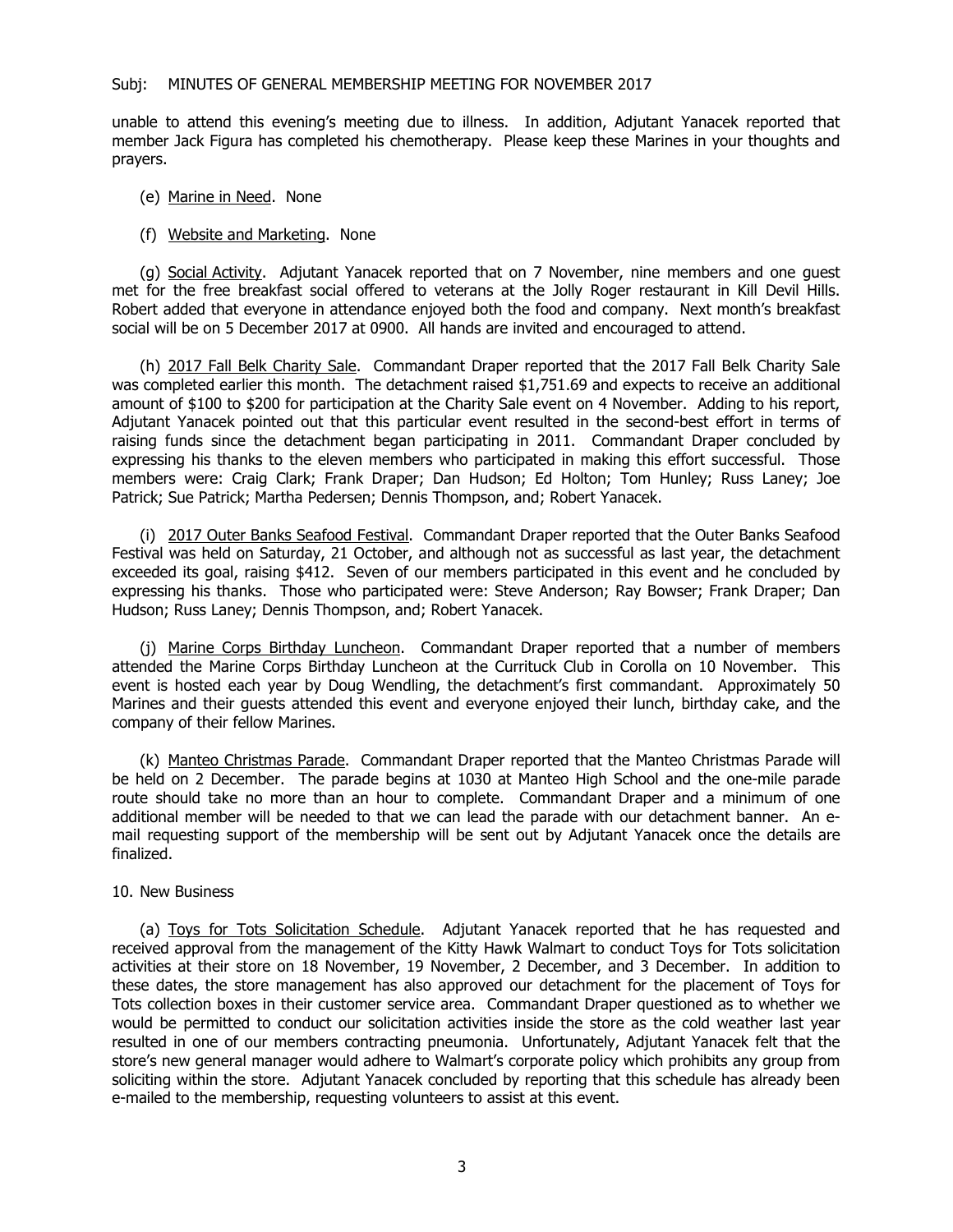(b) Election of Detachment Officers. Commandant Draper reminded those present that polling will take place at the December meeting for those seeking elected office in the detachment. Currently, the candidates for these offices are as follows:

| <b>Office</b>          | <b>Candidates</b> |  |
|------------------------|-------------------|--|
| Commandant             | Dan Hudson        |  |
| Senior Vice-Commandant | Mike Keating      |  |
| Junior Vice-Commandant | Ray Bowser        |  |
| Judge Advocate         | Russ Laney        |  |

Should any other regular members in good-standing wish to be placed on the ballot for any of these offices, they should notify Commandant Draper without delay. Those elected at the December meeting will be administered the Oath of Office on 9 January 2018. Commandant Draper then questioned each appointed staff member present as to whether they would agree to continue to serve in their current billets. Those present agreed, with the exception of Toys for Tots Liaison Czernik and Sergeant-at-Arms Clark. Larry Czernik's duties will be assumed by Judge Advocate Laney, however a replacement for the Sergeant-at-Arms billet will need to be identified in the near future.

(c) Donation to Dare and Currituck Counties Toys for Tots Program. In light of the increased number of children requiring assistance by the addition of Currituck County and Ocracoke to our area of responsibility, Judge Advocate Laney motioned that our yearly donation to the Toys for Tots Program should increase to \$1,500. Following a brief discussion, his motion was seconded by Adjutant Yanacek, then voted-on and passed without dissent. Commandant Draper instructed Paymaster Diaz to prepare the approved draft and present it to Toys for Tots Liaison Czerlik following the meeting.

(d) Donation to the Sergeant Earl Murray Heroes Foundation. Adjutant Yanacek opened for discussion a proposal to donate funds to the Sergeant Earl Murray Heroes Foundation, pointing out that the detachment has donated to this annual Christmastime event in past years. As this possible expenditure was not in our budget, Commandant Draper requested a brief overview of the foundation and its objective. Sergeant-at-Arms Clark indicated that the foundation was formed in the memory of Sergeant Earl Murray, a Nags Head police officer who was killed in the line of duty a number of years ago. To honor his memory, the foundation solicits donations and then, utilizing the assistance of local law enforcement officers, takes needy children Christmas shopping at the Kill Devil Hills KMart. Commonly referred to as the "Shop-with-a-Cop" event, this program has been quite successful in helping children in Dare County and honoring the memory of a fallen police officer, he added. Following Sergeant-at-Arms Clark's comments, Adjutant Yanacek motioned that the detachment provide a \$500 donation to the noted foundation. The motion was duly seconded, vote-on, and passed without dissent. Commandant Draper then instructed Adjutant Yanacek to submit to the paymaster, following the meeting, the mailing address to the foundation so that the approved draft could be sent without delay.

(e) Donation to the U.S. Marines Youth Foundation Tree of Lights. Adjutant Yanacek requested a draft in the amount of \$80, payable to the U.S. Marines Youth Foundation for their annual Tree of Lights Program. This program provides a clear-colored light on the Christmas tree at the Marine Corps League's National Headquarters in Stafford, Virginia in memory of our deceased members. As this donation was included in our annual budget, no further approval was required. Commandant Draper instructed Paymaster Diaz to issue the appropriate draft to Adjutant Yanacek following the conclusion of our meeting, who would in turn submit it along with the necessary paperwork to this organization.

(f) Donation to the Berlin Airlift Candy Bomber. Judge Advocate Laney opened for discussion the idea of making a donation to the Berlin Airlift Candy Bomber. Colonel Gail Halvorsen, a U.S. Air Force pilot, became a national celebrity when he began dropping candy to the children of Berlin during the Soviet Union's blockade of the city in 1948, Russ explained. Following his retirement from the Air Force,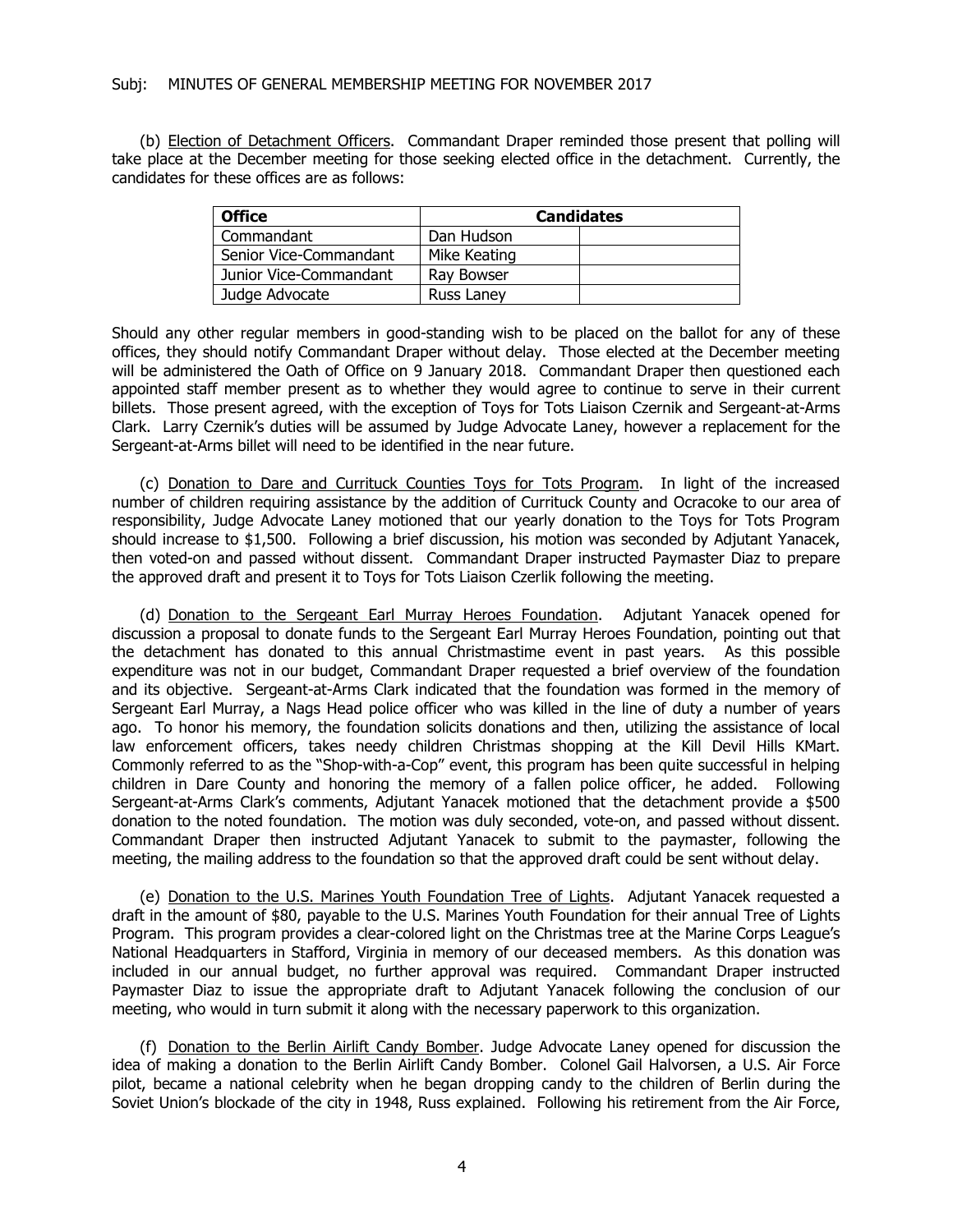#### Subj: MINUTES OF GENERAL MEMBERSHIP MEETING FOR NOVEMBER 2017

Colonel Halvorsen began a tradition of reenacting this event by flying a vintage C-54 aircraft and dropping candy to local children in conjunction with the anniversary of the Wright Brother's first flight on 17 December each year. Judge Advocate Laney concluded the discussion by pointing out that this year's upcoming event will likely be the last as Colonel Halvorsen is 97 years of age. Following discussion, Russ motioned to provide a donation of \$200 to the Berlin Airlift Candy Bomber for the purchase of candy for our local children. This motion was seconded by Ray Bowser, voted-on and passed.

11. Acting-Chaplain Czernik closed the meeting with a prayer.

12. The meeting concluded at 2012 with Sergeant-at-Arms Clark retiring the national colors and declaring the meeting closed until 12 December 2017, when the detachment's membership will reconvene for the transaction of official business.

Robert J. Yanacek

Robert J. Yanacek Adjutant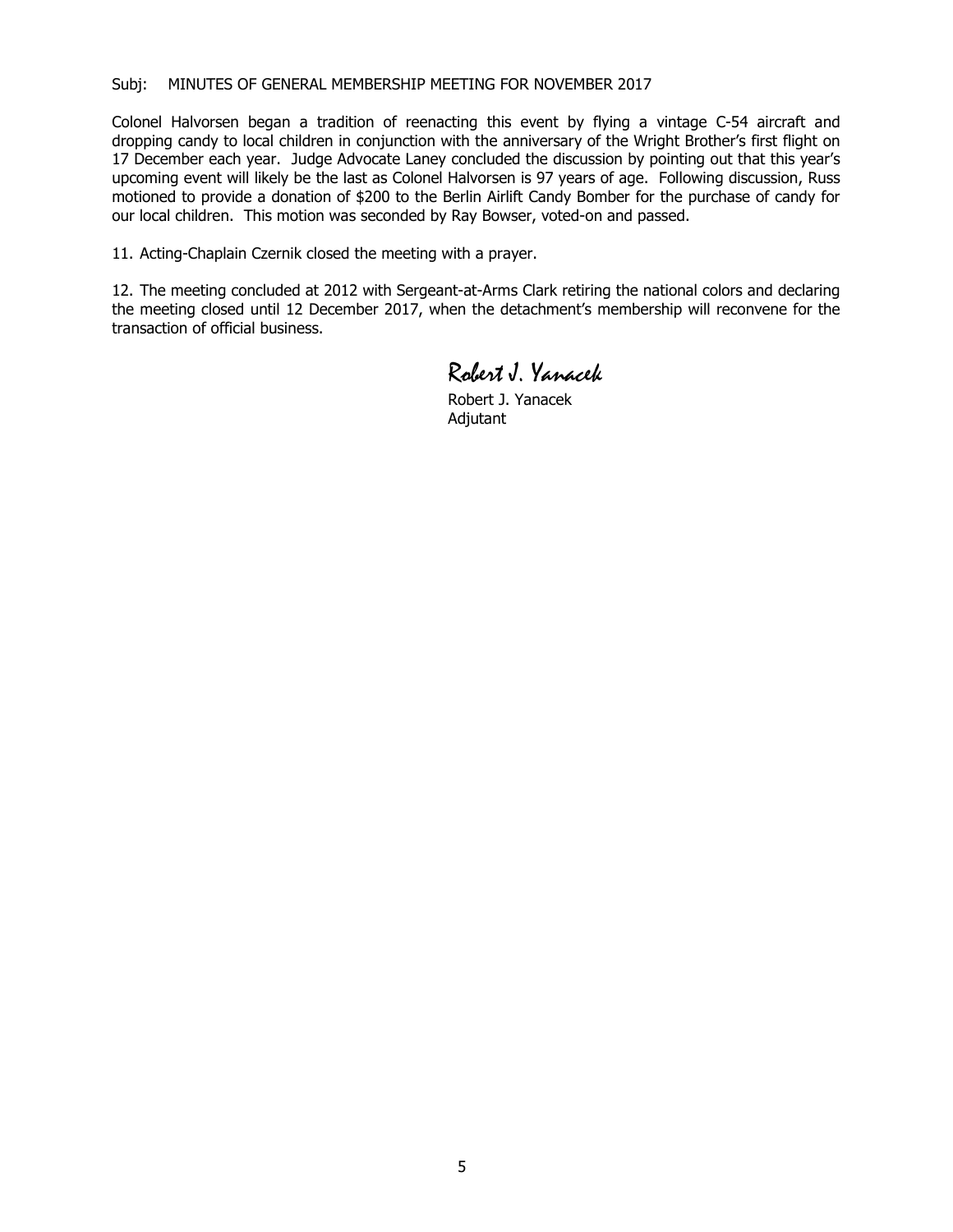# **DETACHMENT MUSTER ROLL FOR NOVEMBER 2017**

| Name                     | <b>Staff Billet</b>    | <b>Remarks</b> |
|--------------------------|------------------------|----------------|
| Anderson, Stephen E.     |                        |                |
| Beall, Daniel M.         |                        |                |
| Bowser, Oyoma R.         |                        | Present        |
| Boyce Sr., Ronald A.     |                        |                |
| Clark, Craig T.          | Sergeant-at-Arms       | Present        |
| Czernik, Lawrence C.     | Toys for Tots Liaison  | Present        |
| Diaz, Jorge L.           | Paymaster              | Present        |
| Dozier, John J.          |                        |                |
| Draper, Frank D.         | Commandant             | Present        |
| Fearing Jr., Zenas E.    |                        |                |
| Felder, Gary L.          |                        |                |
| Figura, John P.          |                        |                |
| Gibson, Ron G.           |                        |                |
| Gillis, Steven           |                        |                |
| Gregory, Timothy G.      | Junior Past-Commandant |                |
| Holton, Edward J.        |                        |                |
| Hudson, Daniel R.        | Senior Vice-Commandant |                |
| Hunley, Thomas M.        |                        |                |
| Hurley, Thomas F.        |                        |                |
| Keating, Michael A.      | Junior Vice-Commandant |                |
| Laney, Russell E.        | Judge Advocate         | Present        |
| Lawrenson, Richard       | Chaplain               |                |
| Lotspeich, Cory B.       |                        |                |
| Mason, Ronald L.         |                        |                |
| McGrath, Kevin J.        |                        |                |
| Messinger Sr., Robert L. |                        |                |
| Monroe, James S.         |                        |                |
| O'Brien, William W.      |                        |                |
| Owens, James W.          |                        |                |
| Patrick, Joseph J.       |                        |                |
| Patrick, Susan S.        |                        |                |
| Pedersen, Martha E.      |                        |                |
| Riley III, Edward W.     |                        |                |
| Romano, Frederick R.     |                        |                |
| Russano, Frank G.        |                        |                |

**ENCLOSURE (1)**